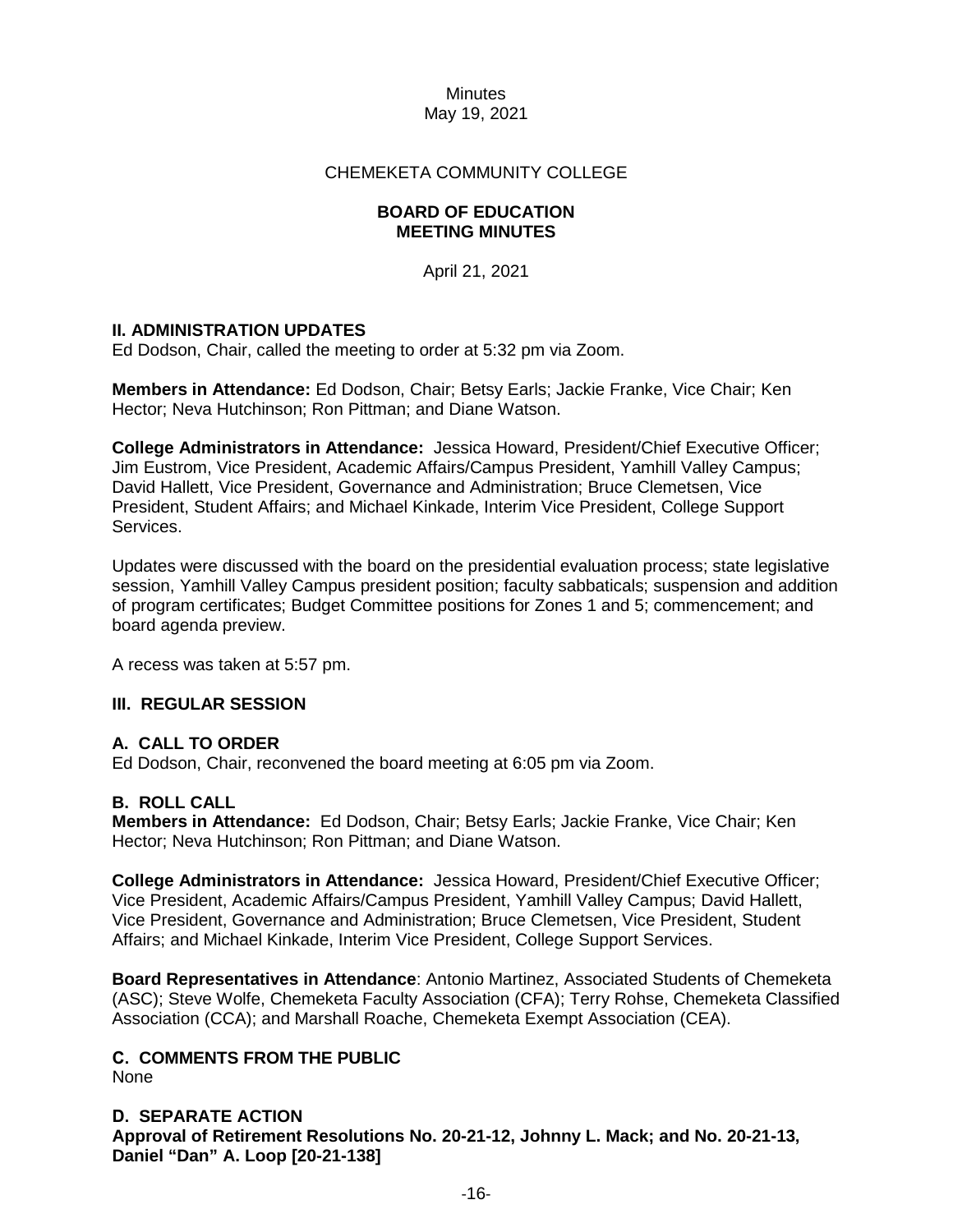Meeting Minutes Chemeketa Board of Education April 21, 2021 Page 2

Ken Hector read Johnny Mack's retirement resolution and Neva Hutchinson read Dan Loop's retirement resolution. These two employees represent a total of 52 years and four months of service. Johnny Mack joined the Zoom meeting and said a few words. Jessica spoke on behalf of the Executive Team. She noted Johnny has been an institution at Chemeketa, beloved inside and outside of the college, and thanked him for his expertise, knowledge, and years of service at Chemeketa. Board members and staff thanked Johnny as well for everything he had done for Chemeketa and the community. It was stated that Johnny will be greatly missed.

Ken Hector moved and Jackie Franke seconded a motion to approve the retirement resolutions as noted above.

A roll call vote was taken and the motion CARRIED unanimously.

### **E. APPROVAL OF MINUTES**

Jackie Franke moved and Diane Watson seconded a motion to approve the board minutes of March 17, 2021.

The motion CARRIED.

# **F. REPORTS**

#### **Reports from the Associations**

Antonio Martinez, Associated Students of Chemeketa (ASC), Steve Wolfe, Chemeketa Faculty Association, Terry Rohse, Chemeketa Classified Association, and Marshall Roache, Chemeketa Exempt Association, said their reports stand as written.

Ken Hector stated the board participated in a number of legislative meetings on Monday and Tuesday, and he thanked Antonio for the impeccable way he presented to the legislators and for being a great representative for Chemeketa. Ed Dodson thanked Antonio for his hard work.

#### **Reports from the College Board of Education**

Ron Pittman participated in a telephone call with Jessica, and met with Paul Davis and Danielle Hoffman for an update on the Yamhill Valley Campus (YVC).

Diane Watson attended the Safe Zone training, the Keizer Chamber First Citizen virtual banquet, the Agriculture building tour, Gervais and Mt. Angel school board meetings, Budget Committee meetings, Oregon Community College Association (OCCA) Legislative Summit and preparation meetings, legislative meetings with Senators Peter Courtney and Kim Fletcher, and the VPAA forum.

Betsy Earls attended the Budget Committee meetings, VPAA forum, and a legislative meeting with Senator Deb Patterson.

Neva toured the Agriculture building and attended the Budget Committee meetings, four legislative meetings, OCCA Legislative Summit, and VPAA forum.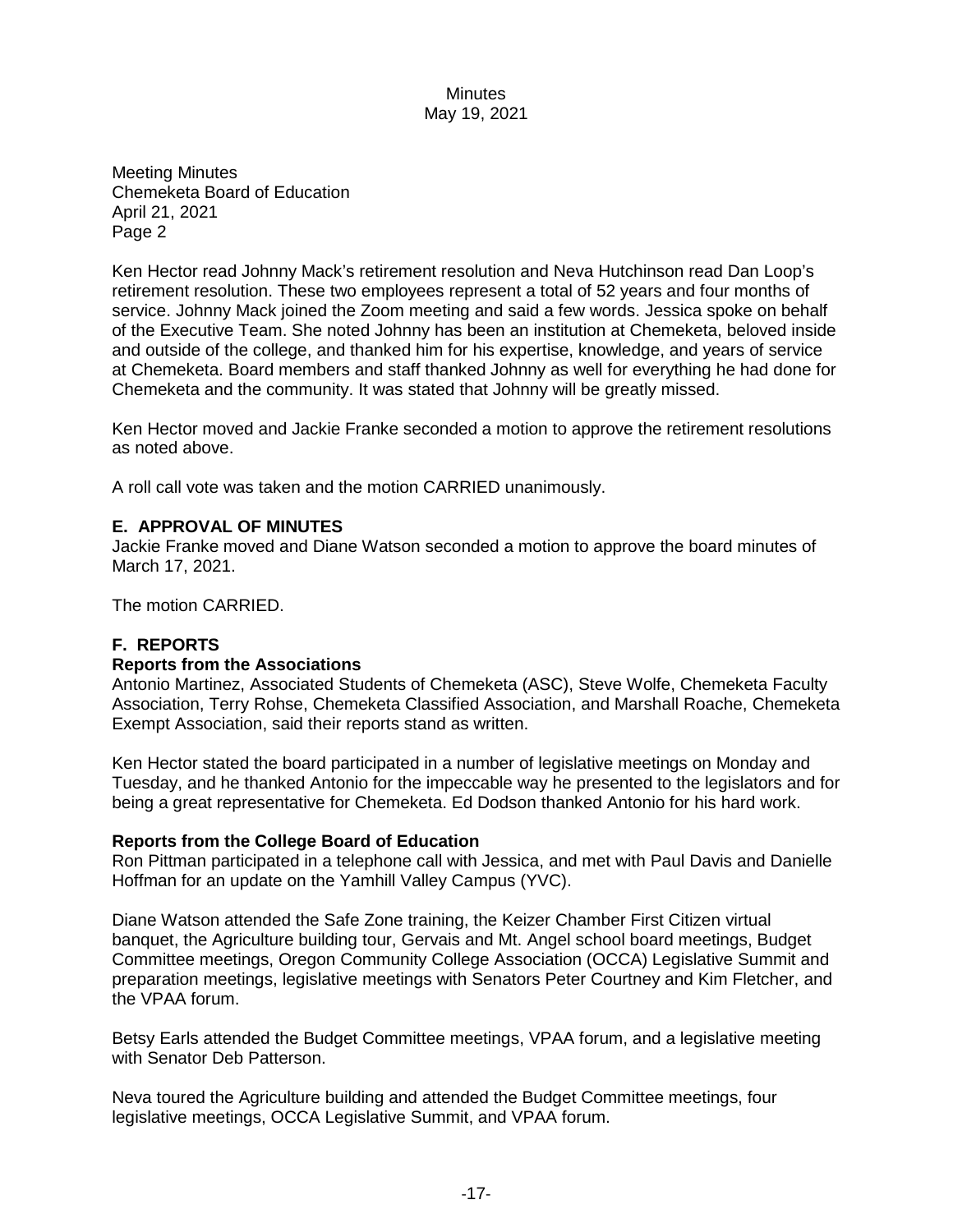Meeting Minutes Chemeketa Board of Education April 21, 2021 Page 3

Jackie Franke attended today's Budget Committee Meeting, the VPAA forum and agenda review; she participated in the Homeless Alliance monthly report and filmed a segment for the Marion County Fire District No. 1 on the levy. Jackie also attended a Zoom meeting with Chad Love and participated in meetings with Jacqueline Benavides, Salem Keizer School District, and Jessica Howard and the new Executive Director of the Mid-Willamette Valley Council of Governments (MWVCOG), Scott Dadson.

Ken Hector participated in three Oregon Community College Association (OCCA) weekly legislative calls, the OCCA Legislative Summit and preparation meetings, the SEDCOR State of the County presentation, Budget Committee meetings, the Agriculture building tour, and the Chemeketa Foundation Board training, and was a panelist for six Oregon legislative meetings.

Ken noted Jessica sent an incredibly well-written email, very heartfelt, that captured the feelings of the Chemeketa community and people across the country regarding coming together after Tuesday's verdict in the George Floyd trial. This email was signed by the Executive Team. Ken said on behalf of the board that board members join wholeheartedly with the Executive Team by adding their names and endorsement to Jessica's email. Board members responded with their support. Jessica acknowledged a number of contributors worked on the email, and wanted to share the thanks with them.

Ed Dodson's report stands as written.

#### **Academic and Student Affairs Reports**

Jim gave kudos to Mary Scamahorn, Administrative Coordinator, and the team working on revitalizing the college's academic plan, for all of their work. Bruce Clemetsen mentioned that the Oregon Student Success Commission reported out to financial aid directors that extra scholarship grant funds were available for community colleges and universities to be disbursed this spring. Ryan West, Director of Financial Aid, was the only director in the state to make a request for the additional funds. Due to Ryan's diligence, Chemeketa received the entire amount, \$15,000, to distribute to students. Bruce also noted that last month the board approved the Slate software and, in the last 30 days, it has been purchased and installed. Two weeks of training begins Monday.

## **G. INFORMATION**

### **PERS Bonds Issuance**

Rich stated that due to the interest rates going down, the college is evaluating the benefits and risks associated with issuing additional PERS bonds. A workshop led by Carol Samuels from Piper Sandler on May 5, 2021 will provide detailed information and will provide answers to any questions board members might have. If the feedback is favorable, a resolution will be brought forward asking for authorization to issue bonds no later than December 31, 2021 at a maximum true interest cost of 4.5 percent. Jackie asked Rich how many colleges are joining and if more will join. Rich said there were five colleges that started at the beginning, and that is the group moving forward. Ken stated this is being proactive and, due to the interest rate being so low, moving forward with these bonds will allow the college to have a greater return and reduce the ultimate cost. Rich said that this is correct, and that this presents a good opportunity to bring down the long-term pension costs. Ken thanked the staff for putting this together.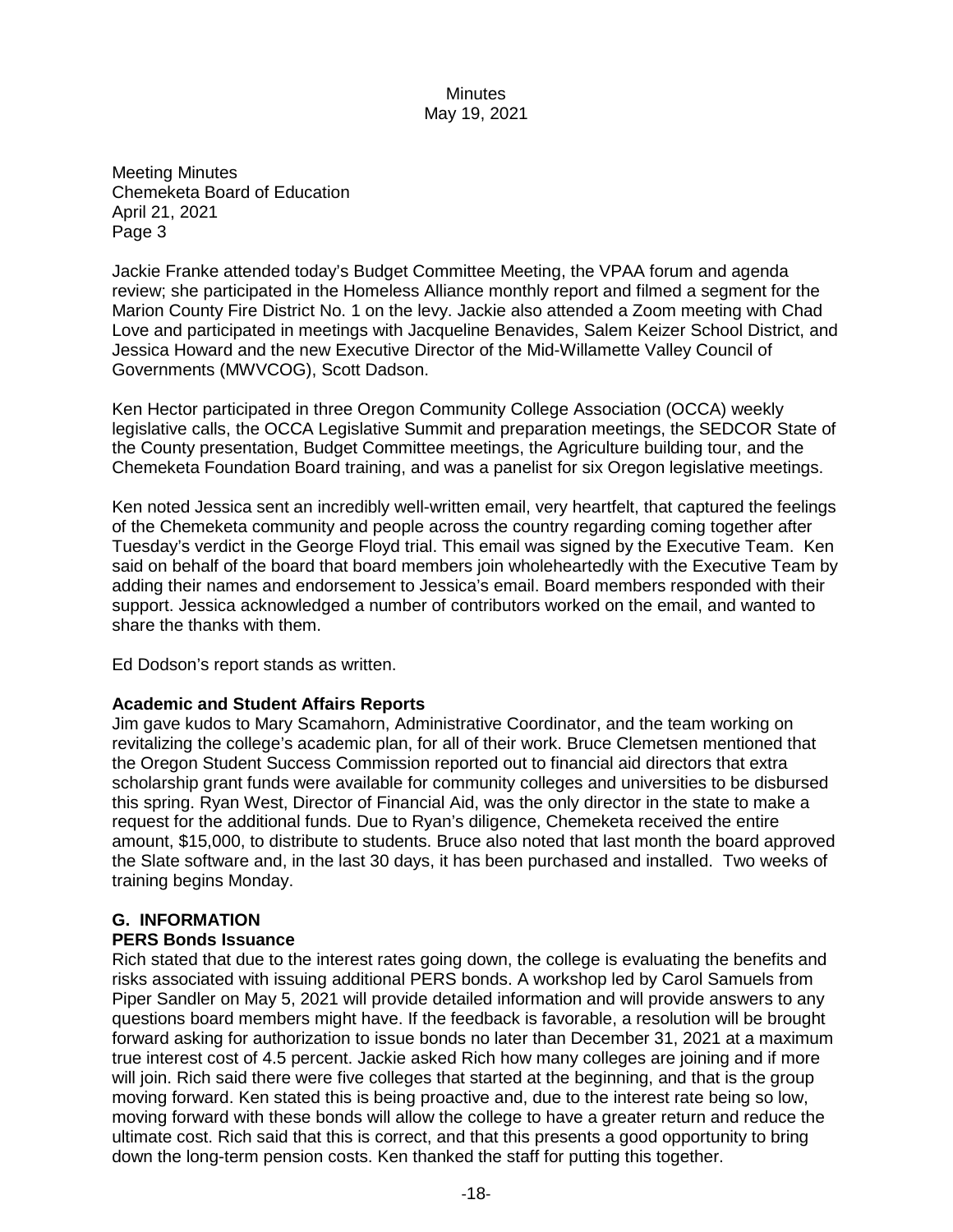Meeting Minutes Chemeketa Board of Education April 21, 2021 Page 4

### **Budget Committee Member Selection Process for Vacancies in Zone 1 and Zone 5 for 2021–2024**

David Hallett stated the board will have the opportunity to approve the proposed process and timeline at the May board meeting.

## **Proposed Schedule of College Board of Education Meetings for 2021–2022**

David Hallett pointed out that the July 21 date on top of the schedule reflects the fact that the date was moved from July 28 to July 21, 2021.

## **Presidential Evaluation Process**

Ed Dodson reviewed the process with the board members.

## **Suspension of Adult High School Diploma Program**

Sara Hastings, Dean, High School Partnerships, requested the suspension of the Adult High School Diploma program. Enrollment has significantly decreased over the last few years due to limited student interest and the financial burden to students who do not qualify for financial aid. The board will be asked to approve the suspension at the May board meeting. Jackie Franke asked about the impact on students. Sara said there are three active students and they will be able to complete the program.

## **H. STANDARD REPORTS**

### **Personnel Report**

David Hallett said the report stands as written.

#### **Budget Status Report**

Rich McDonald, Interim Chief Financial Officer, and Katie Bunch, Director of Business Services, reviewed the budget status reports. Katie noted the budgeted amount of \$16,325,000 under Special Projects on the Quarterly Update of Other Funds. This is the fund where CRRSAA, CARES, and the federal stimulus dollars are spent from, and the college may need board approval in the next month or two to request an increase in the budget authority. Ed Dodson asked how long those funds are available for expenditure. Katie stated CRRSAA goes through January 22, and additional money will be coming in. Once those awards are received, the college has a year to spend them.

#### **Purchasing Report**

A Request for Proposal (RFP) for a Student Success and Retention Management System will be advertised in May 2021. A recommendation for contract award will be brought forward at the July board meeting.

## **Capital Projects Report**

Michael Kinkade said the report stands as written. Michael mentioned that the winter storm cleanup continues, and the contractor will arrive in the next two weeks to begin grinding up the large debris piles and removing the taller hazard limbs.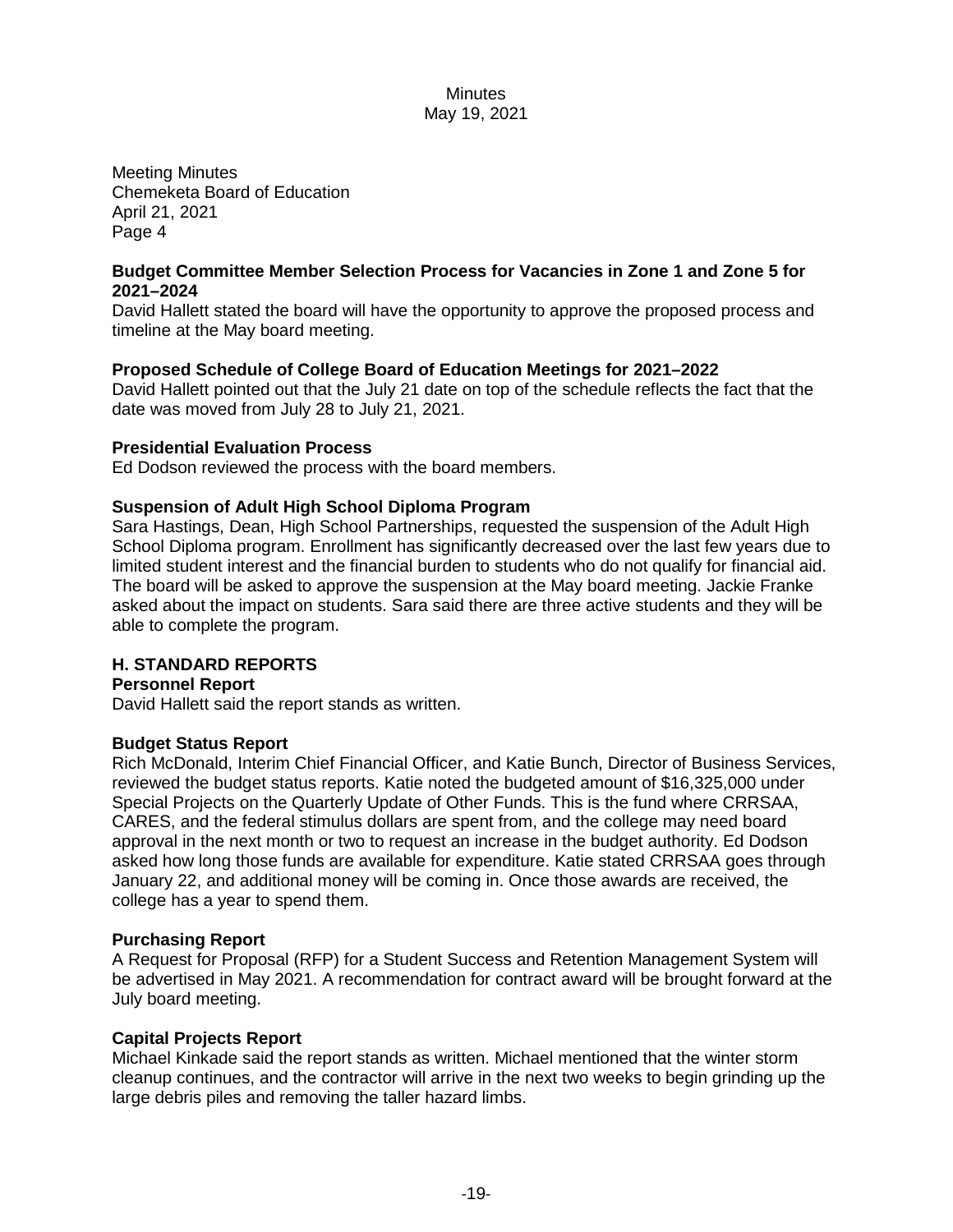Meeting Minutes Chemeketa Board of Education April 21, 2021 Page 5

### **Institutional Advancement Foundation Quarterly Report**

Marie Hulett, Executive Director, Institutional Advancement, said the report stands as written, and noted that, since the report has been submitted, an additional 500 scholarship applications have been received for 2021–2022. Jackie Franke mentioned that board members expressed interest in donating to the Selma Pierce Memorial Bench. Marie said she would reach out to the board.

## **Grant Activities for January 2021–March 2021**

Gaelen McCallister, Grants Coordinator, said the report stands as written and shared a few highlights. Chemeketa was involved in three different projects with PGE, an important community partner, in the last quarter. In addition, PGE made a substantial donation to the Foundation to thank the college for the use of the Salem campus as a staging venue during the ice storm. Gaelen thanked everyone involved with the three projects.

### **Chemeketa Community College COVID-19 Health and Safety Operational Plan**

John McIlvain, Emergency and Risk Manager, announced that there were no changes to the Chemeketa Community College COVID-19 Health and Safety Plan and that it is available on the public website. John and Regalada Lombardi, Environmental Health and Safety Coordinator, continue to monitor Oregon OSHA and await the May 4 release of its permanent rule.

### **Recognition Report**

Jessica Howard acknowledged all the employees in the written report.

## **I. Action**

Ron Pittman moved and Betsy Earls seconded a motion to approve consent calendar items No. 1–4.

- 1. Approval of 2021–2022 Faculty Sabbatical Leave Requests [20-21-139]
- 2. Approval of Irrigation Technician Certificate of Completion [20-21-140]
- 3. Approval of Grants Awarded January 2021–March 2021 [20-21-141]
- 4. Acceptance of Program Donations January 1, 2021–March 31, 2021 [20-21-142]

The motion CARRIED.

## **J. APPENDICES**

College mission, vision, core themes, and values; campus and district maps.

#### **K. FUTURE AGENDA ITEMS**

None were heard.

## **L. BOARD OPERATIONS**

#### **M. ADJOURNMENT**

The meeting adjourned at 7:05 pm.